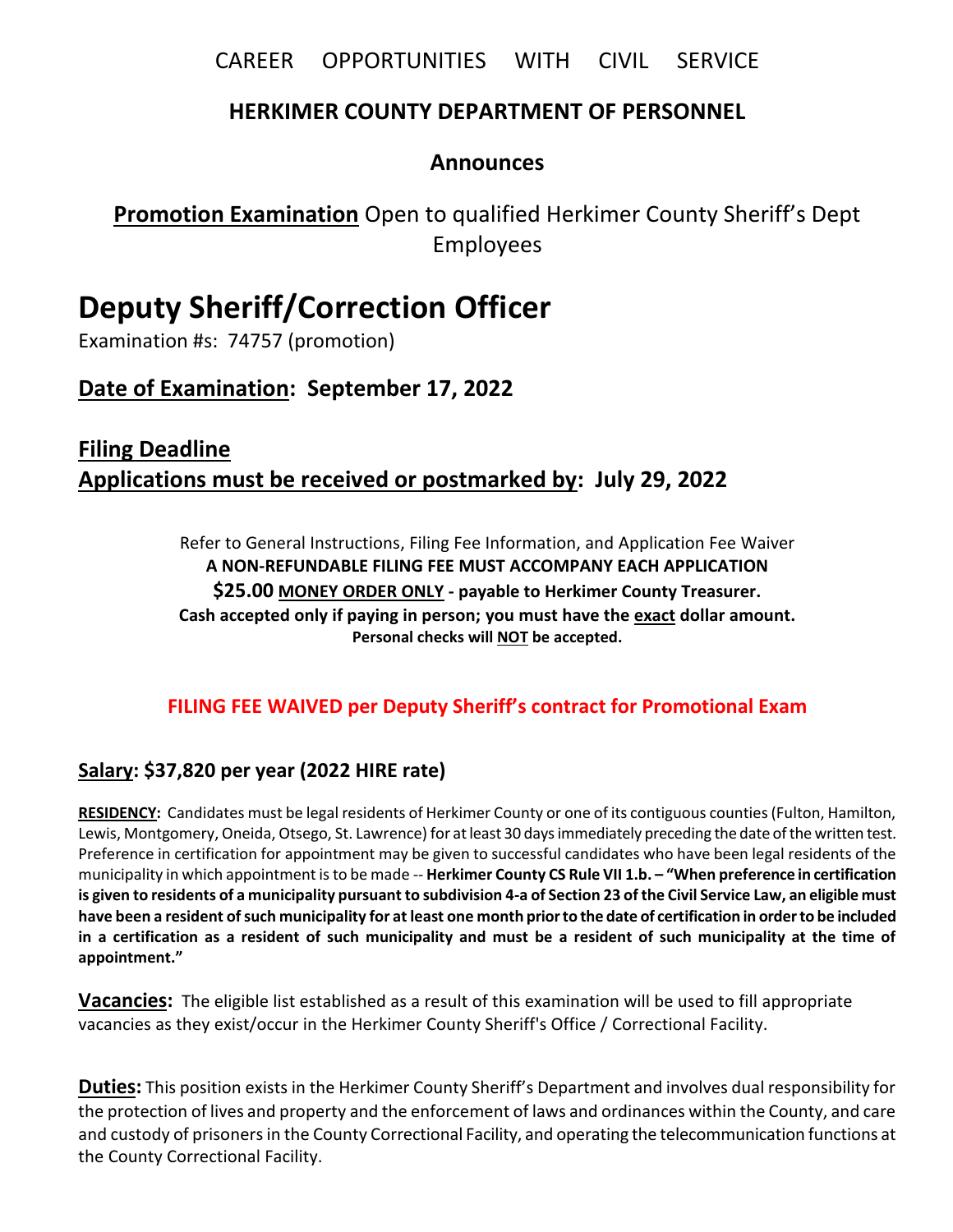**When working as a DEPUTY SHERIFF** on an assigned shift, an incumbent may either assist in the investigation of offenses and the apprehension of violators, and conducts routine patrol operations in accordance with the standard departmental operating procedures.

**When working as a CORRECTION OFFICER** on an assigned shift, the incumbent is either responsible for the enforcement of rules and regulations governing the custody, security, conduct, discipline, safety and general well being of inmates in a County Correctional Facility, or the responsibility for the telecommunication functions at the County Correctional Facility. While working in the Correctional Facility, the duties involve considerable inmate contact and supervision in a work, recreation or learning environment.

**While working in the TELECOMMUNICATIONS center**, the duties involve answering emergency and nonemergency calls for police, fire and emergency medical personnel.

The work is performed under the general supervision of a higher-ranking employee who gives specific instructions and assistance when special problems arise. Does related work as required.

### **MINIMUM QUALIFICATIONS:**

#### **Promotion Qualifications:**

**By the date of examination**, candidates must be permanently employed in the competitive class in the Herkimer County Sheriff's Department and must have 6 months of continuous, permanent competitive class status as a Correction Officer **AND meet all open-competitive qualifications listed below**.

**NOTE:** Unless otherwise specified, part-time experience will be pro-rated towards meeting the full-time experience requirements.

**Seniority Points-**-for service starting with the time of original entry in the permanent classified service (March 31, 1993) in the Herkimer County Sheriff's Department:

Less than 1 year, 0 pts; 1 year up to 6 years, 1 pt; Over 6 years up to 11 years, 2 pts; Over 11 years up to 16 years, 3 pts; Over 16 years up to 21 years, 4 pts.

#### **Open-Competitive Qualifications:**

### **EDUCATION**

**By the date of examination**, candidates must be a high school graduate or holder of a high school equivalency diploma issued by an education department of any of the states of the United States or holder of a comparable diploma issued by any commonwealth, territory or possession of the United States or by the Canal Zone or holder of a report from the United States Armed Forces certifying successful completion of the tests of general educational development, high school level.

### **SPECIAL REQUIREMENTS:** *include this information on your application*

**AGE:** Candidates must be at least 19 years of age on or before the date of the written examination to be admitted to the test. Eligibility for appointment begins when a candidate reaches their  $20<sup>th</sup>$  birthday. **Candidates who reach their 35th birthday on or before the date of the written examination are not qualified except as follows: \***Candidates may have a period of military duty or terminal leave up to six years, as defined in Section 243(10-a) of the Military Law, deducted from their age for purposes of determining whether they meet the age requirement.

# **Use of calculators is PROHIBITED for this exam.**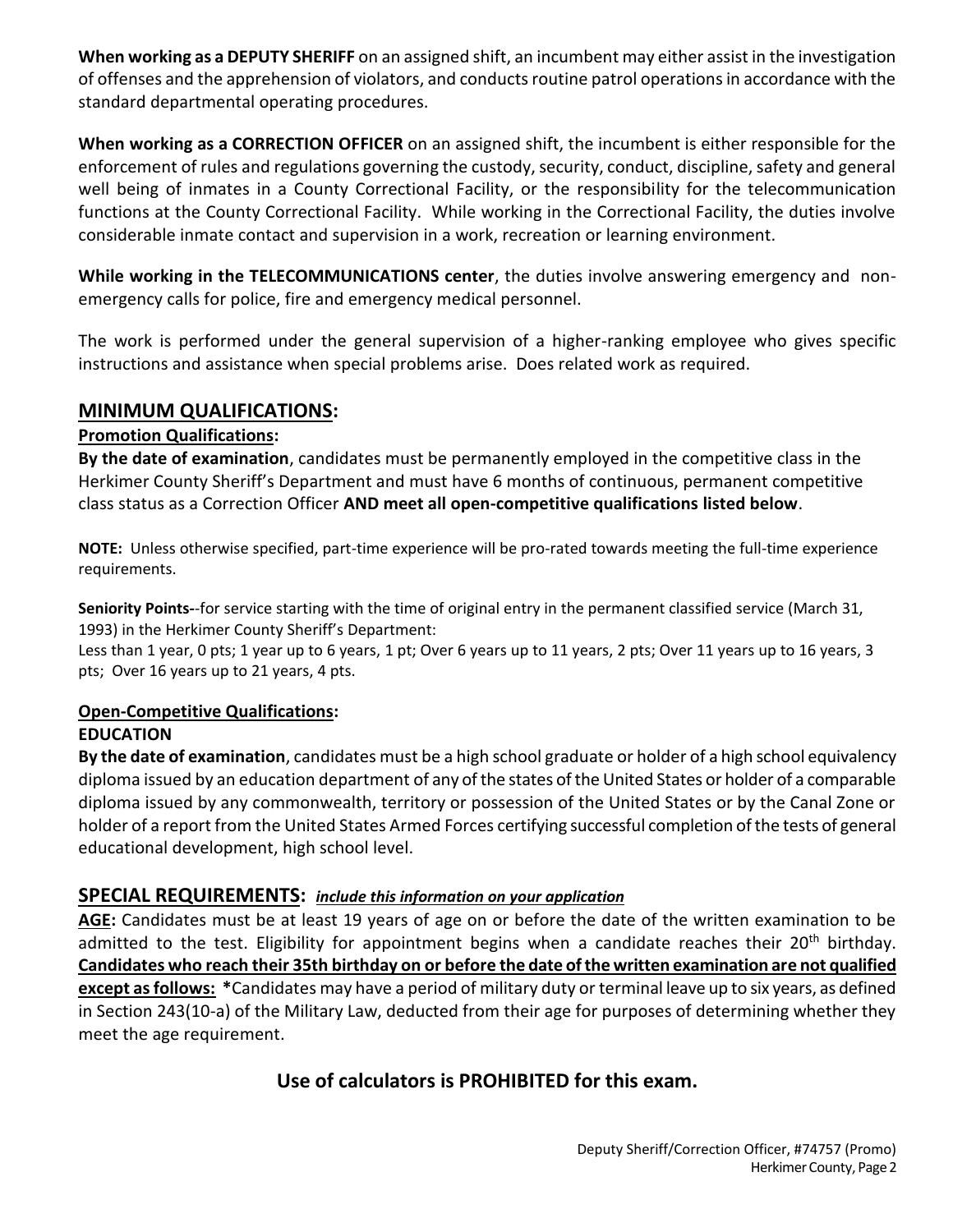**\*Section 58.1(a)** requires that applicants not be "more than thirty-five years of age as of the date when the applicant takes the written examination..." Candidates who may be impacted by the maximum age requirement and who are requesting an alternate test date (for active military duty, Sabbath observance or for an alternate test date situation which meets the conditions of the Herkimer County Personnel Office's alternate test date policy) are advised to contact the Herkimer County Personnel Office to discuss their request.

**Citizenship:** Candidates must be citizens of the United States at time of appointment.

### **License:** Possession of a valid New York State driver's license at time of appointment.  *Include this information on your application and attach a copy of your license.*

**Investigative Screening:** There will be an investigation conducted in accordance with the standards of the Municipal Police Training Council (MPTC). Derogatory information will be evaluated and may result in disqualification. All convictions must be reported. Conviction of a felony or misdemeanor, or any falsified or omitted information may bar appointment or result in removal after appointment, depending upon the relationship of the violation or omission to the duties of the position.

**Psychological Screening:** You will be required to participate in a psychological evaluation to determine your fitness to perform the essential duties of the position prior to appointment. Failure to meet the standards may result in your offer of employment being rescinded or in your disqualification. An eligible will be called for a psychological assessment as needed to fill existing and anticipated vacancies.

Completion of MPTC Training for Police Officer prior to completion of probationary period. Completion of NYS Commission of Corrections training prior to completion of probationary period.

You will undergo a thorough background investigation to determine your suitability for appointment as a Deputy Sheriff/Correction Officer, including a fingerprint check with NYSDCJS and the FBI. You will be responsible for payment of the required fees. You must be legally eligible to carry a firearm and must range qualify after appointment. Failure to meet the standards for the background investigation will result in disqualification. You will be required to participate in substance abuse testing. Evidence of substance abuse may lead to your disqualification from appointment or termination from permanent employment in the position.

In order to be eligible for permanent appointment, candidates must meet all current requirements of Section 58

of the Civil Service Law.

# **Subjects of examination: A written test designed to evaluate knowledge, skills and /or abilities in the following areas:**

### **Situational Judgment**

These questions test for the ability to identify appropriate and effective responses to work-related challenges. You will be presented with scenarios that reflect the types of challenges one could encounter in a work environment. Each scenario will be followed by several responses to the scenario. You must rate the effectiveness of each response.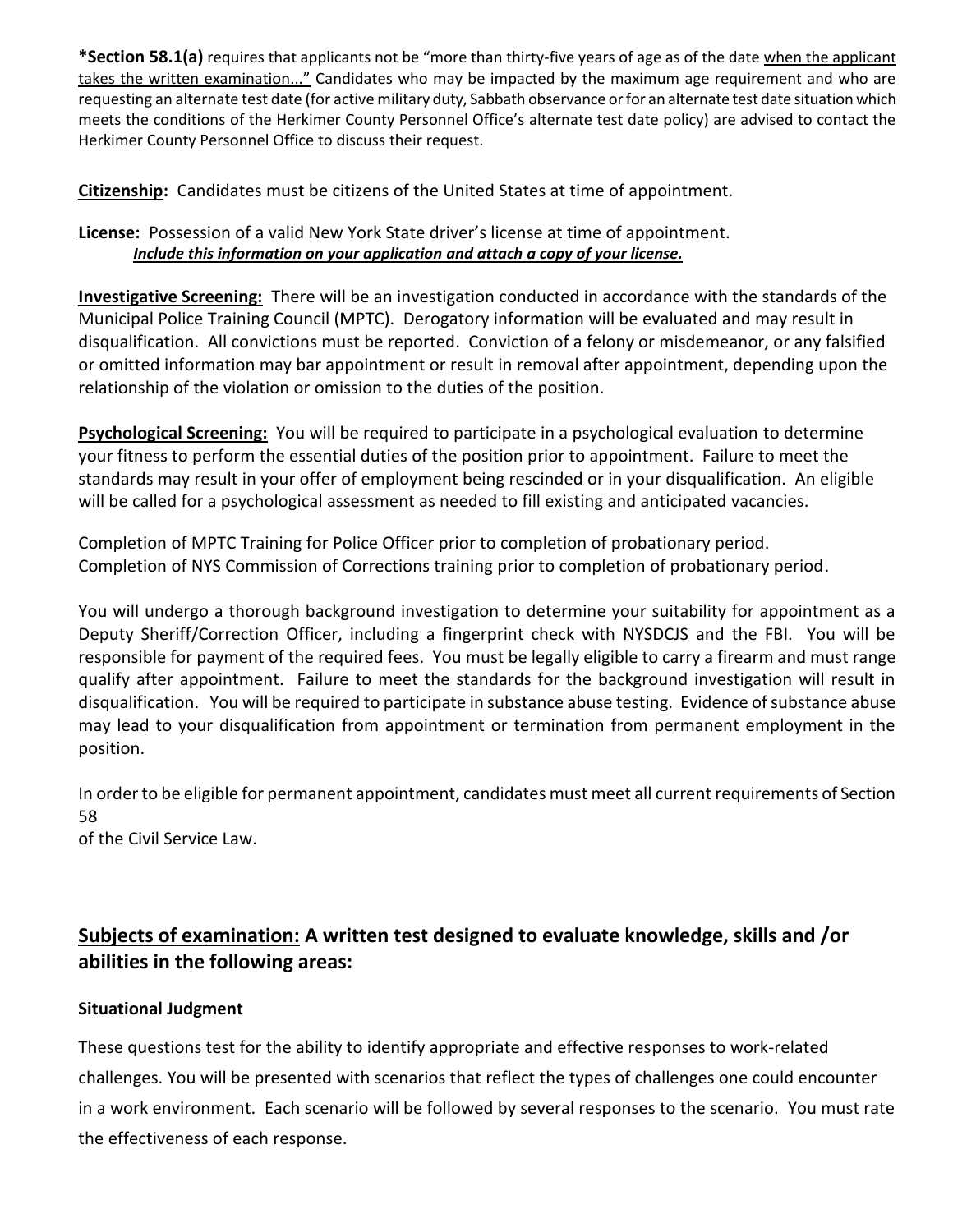#### **Language Fluency**

These questions test for the ability to read, understand, and present a clear and accurate summary of information. For some questions, you will be given a brief reading passage followed by four statements, each summarizing the information. You must then choose the best version. For other questions, you will be given several sentences, one of which contains a spelling, grammatical, or punctuation error. You must then select the line that contains the error.

#### **Information Ordering and Language Sequencing**

These questions test for the ability to properly identify the sequence or order of events, or to organize information to fit a timeline. You will be given a brief reading passage followed by one or more questions. You must identify the proper sequence of events in order to answer one or more questions.

#### **Problem Sensitivity and Reasoning**

These questions test for the ability to apply information and to identify a problem or potential problem. For some questions, you will be given information in the form of policies, rules, regulations, or laws, which will be followed by a situation. You must then identify the problem and apply the information to select the best course of action to take. For other questions, you will be given a scenario and mock witness statements. You must use this information to answer one or more questions about the scenario.

#### **Selective Attention**

These questions test for the ability to focus on completing a task and to pay attention to important details while performing repetitive and monotonous tasks. You will be presented with a series of letters, symbols, and/or numbers. You must select the choice that contains the series of letters, symbols, and/or number that matches exactly.

#### **Visualization**

These questions test for the ability to imagine how something will look when it is moved around or when its parts are changed, moved, or rearranged. You will be presented with an image of a face followed by four images of faces. Each face is disguised or altered in some way. Three of the images have a difference in facial structure or facial features. You must select the choice that contains the image with the identical facial structure and facial features.

#### **Spatial Orientation**

These questions test for the ability to understand how to navigate within spaces or how to get from one point to another. You will be provided with a map followed by one or more questions. You must imagine yourself at a certain location and orient yourself to the direction in which you would move to get to another location by the shortest (least distance) route.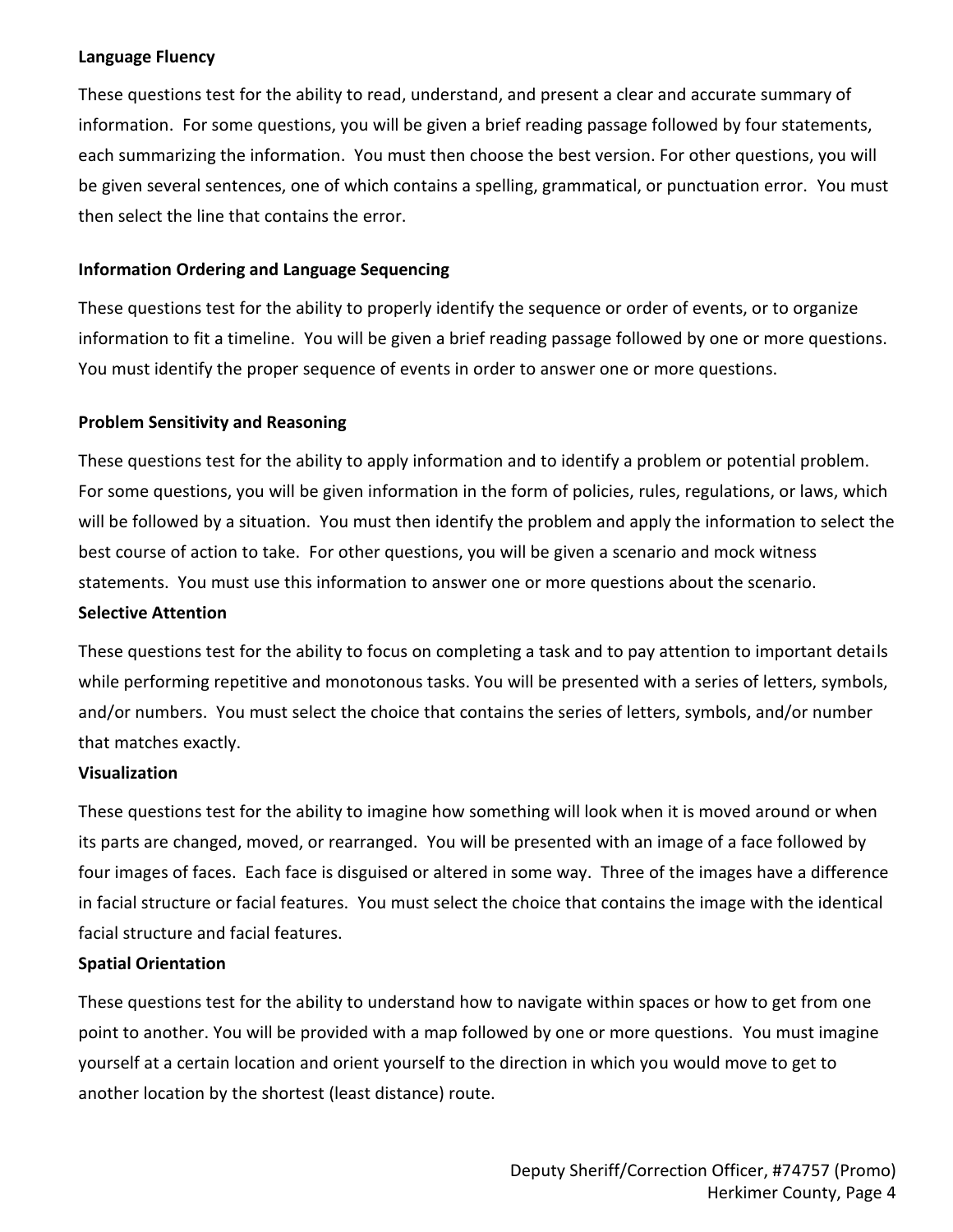### **Test guide:**

A Guide for the Written Test for **Entry-Level Law Enforcement** is available at the New York State website[:https://www.cs.ny.gov/testing/testguides.cfm.](https://www.cs.ny.gov/testing/testguides.cfm) Candidates not having access to a computer or the internet may request copy of the test guide from the municipal civil service office conducting this examination using the contact information found elsewhere on this announcement.

**Qualifying Physical Fitness Test** The three elements measured in the qualifying physical fitness test are muscular endurance (core body), muscular endurance (upper body), and cardiovascular capacity. The following is a brief description of the physical fitness test.

**Sit-up Muscular endurance (core body)** -The score indicated below is the number of bent-leg sit-ups performed in one minute.

**Push Up Muscular endurance (upper body)** -The score below is the number of full body repetitions that a candidate must complete without breaks.

**1.5 Mile Run Cardiovascular capacity** - The (time) score indicated below is calculated in minutes:seconds.

| <b>GENDER/AGE</b> | S<br>E.<br>т  |                |              |
|-------------------|---------------|----------------|--------------|
| <b>MALE</b>       | <b>SIT-UP</b> | <b>PUSH-UP</b> | 1.5 MILE RUN |
| 20-29             | 38            | 29             | 12:38        |
| 30-39             | 35            | 24             | 12:58        |
| 40-49             | 29            | 18             | 13:50        |
| 50-59             | 24            | 13             | 15:06        |
| $60+$             | 19            | 10             | 16:46        |
| <b>FEMALE</b>     |               |                |              |
| 20-29             | 32            | 15             | 14:50        |
| 30-39             | 25            | 11             | 15:43        |
| 40-49             | 20            | 9              | 16:31        |
| 50-59             | 14            | ٠              | 18:18        |
| $60+$             | 6             | $\blacksquare$ | 20:16        |
|                   |               |                |              |

The Municipal Police Training Council adopted the physical fitness-screening test based on the model formulated by the Cooper Institute of Aerobics Research. The minimum passing scores, depending on age and gender, represent the 40th percentile of physical fitness as established by the Cooper Institute. If a candidate does not successfully score to the 40<sup>th</sup> percentile of fitness for each of the elements of the test battery, the candidate shall not be deemed to have successfully completed the physical fitness screening test.

# **Herkimer County will no longer accept results for the physical fitness test from any outside agency. All candidates must take and pass a physical fitness test administered by the Herkimer County Personnel Department.**